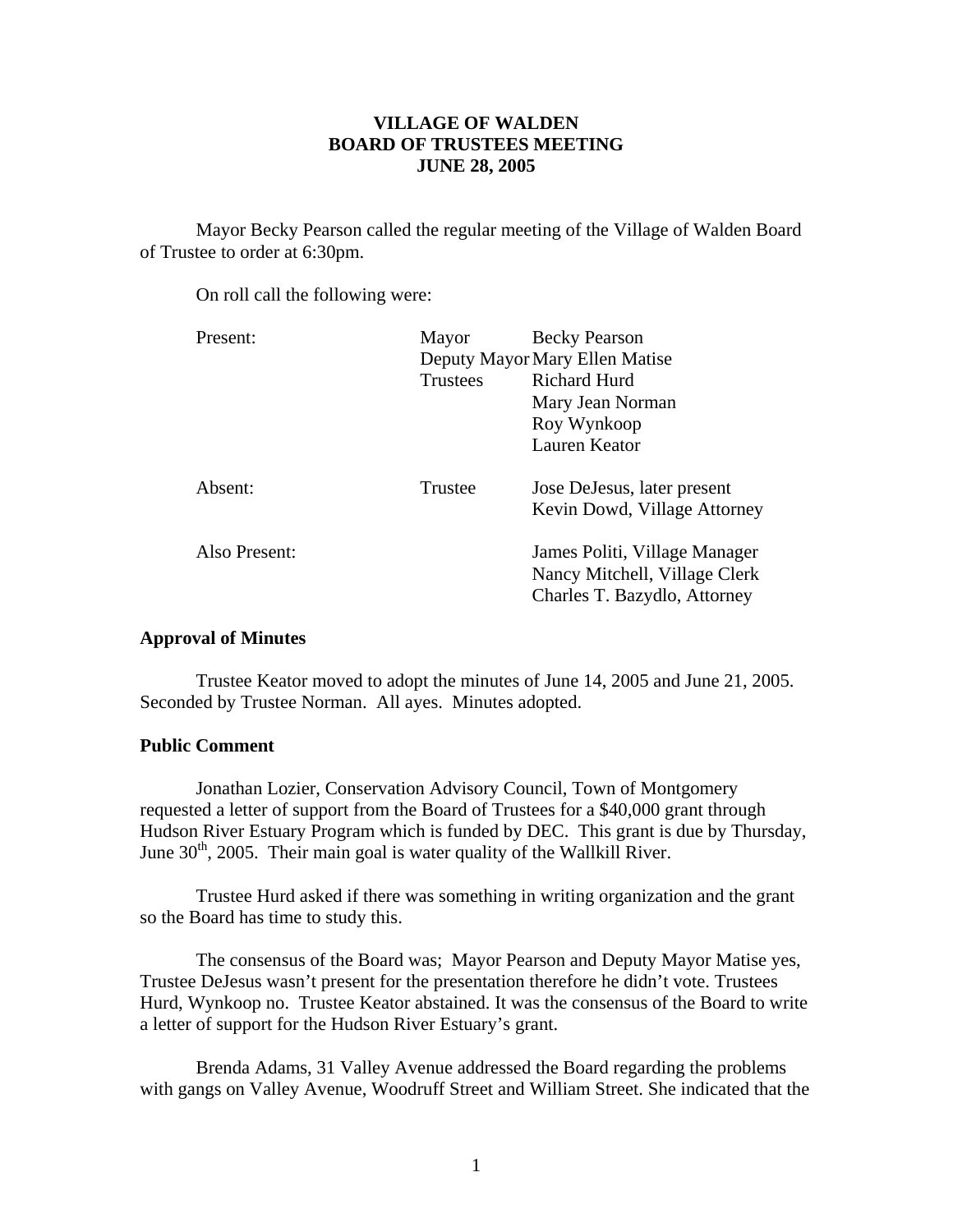police are doing a great job, but that's a short term solution. She asked the Board to enact legislation to protect the residents. She also expressed her concerns with the recent decision by the Supreme Court regarding eminent domain. She sees the waterfront in Newburgh, it's a slum and where are the people going to do when the developers take over that property, to Walden.

 Vincent Mongalluzzo, 32 Valley Avenue stated his concerns with the problem with the kids on Valley Avenue.

 Katie Connolly, 36 Valley Avenue stated that in the area where the gangs are there are 12 children under the age of 9. Out of the 25 kids two live on Ulster Avenue and one female lives in a rental on Valley Avenue. They find drug bags and beer bottles in their front yard. They sit on their porches until midnight just so the kids see that they are there. They are looking to move. She doesn't understand why Walden doesn't have a curfew, other towns do.

 Donna Elis, 64 Valley Avenue stated that the street is becoming a hang out for teenage kids and it will get worse over the summer. What upsets her is the underage kids smoking. They are getting the cigarettes locally. The littering also upsets her.

 Wendy Baker, 19 William Street also complained about the kids hanging out on Valley Avenue.

 Tom Larcuccia, 52 Valley Avenue also complained about the kids hanging out on Valley Avenue.

 Lucy Pazarro, 16 Valley Avenue stated that she's lived here 11 years and when they came here it was a very peaceful place and now she is running. She works nights and she has to sleep during the day and she can't. They are so disrespectful. The same drug dealers you see in Newburgh you see coming down Valley Avenue.

 Dan Wilson, 10 Woodruff Street stated that this isn't a group of friends that talk with one another on the street, they are organized and when the police show up they use their cell phones to communicate to each other. Down at the factory they are dealing drugs and drinking beer. They are a gang, they are organized and they know what they are doing. They are terrorizing the neighborhood.

 Sam Donaldson, 47 Valley Avenue stated that he lives next to the house where the kids like to gather. They talk about gang fights, weapons and he had to kick them out of his driveway when they were looking for bricks. They talk about the girls they've raped and the girls are talking about getting raped.

 Gary Pazzarro, 16 Valley Avenue also stated that the same gangs that are in Newburgh are here.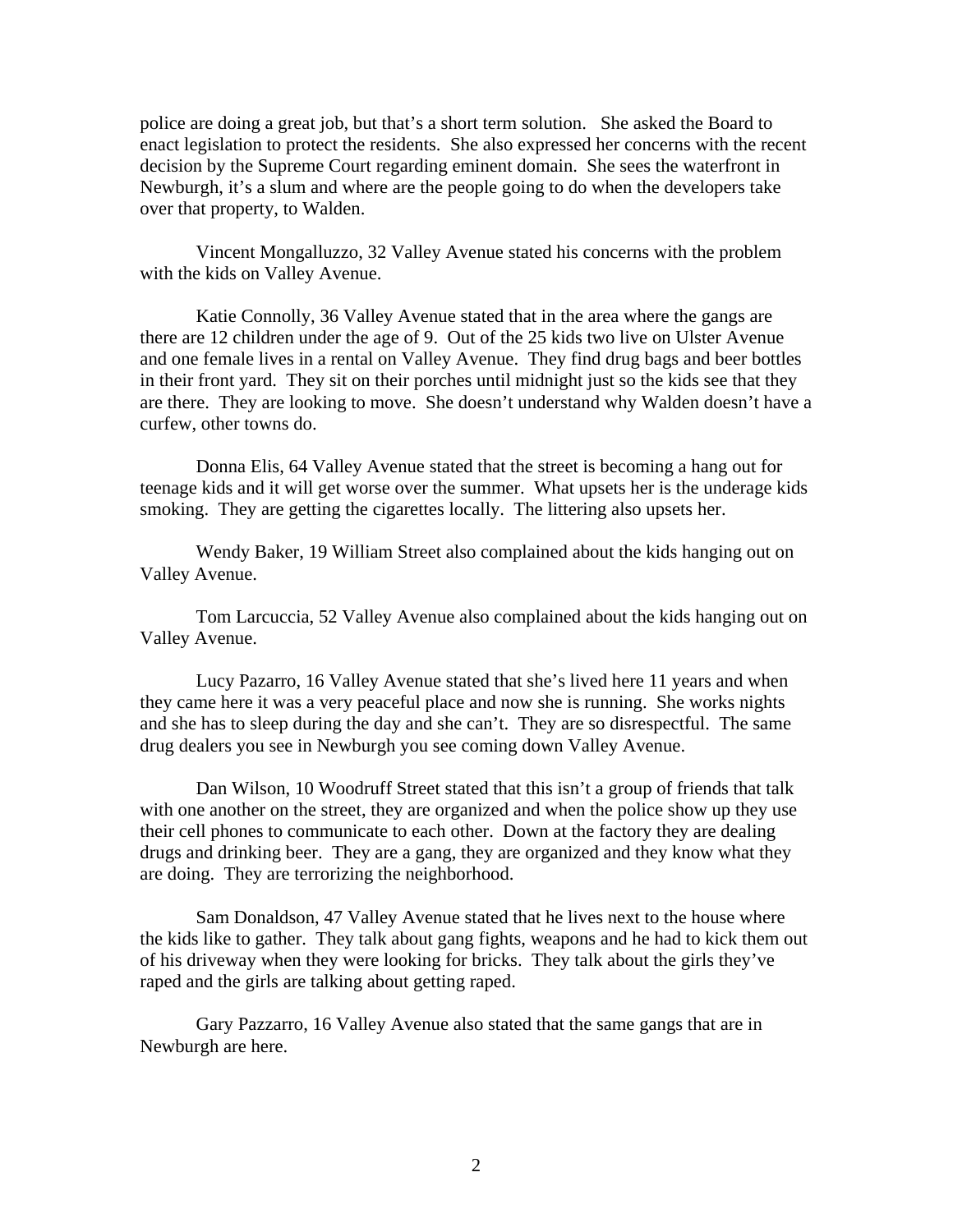Al Wright, born in Walden 81 Years ago on Albany Avenue held up the article that was in the Times Herald Record on Monday morning and explained that he received a call from his sister in Elmira who watched this situation on the internet. She said she was ready to move back to Walden and now she doesn't know. He remembers Walden as the best place you could ever grow up. You can't let Newburgh move out to Walden and that is what's happening. The police are doing a great job. He asked the Board to do one thing, last weeks paper had some bickering in there about protocol. We don't have time for politics. He asked the Board to put aside the petty stuff and get to work for the Village to make it the Village we all love.

 Mrs. Strafford 39 Valley Avenue stated that she's concerned with her daughter seeing this. She feels there should be a curfew.

 Rob MacNear, 17 Valley Avenue stated that he's lived in Walden all his life and the Board has done a great job fixing up the Village. He's seen the drug dealing. He asked if they could install cameras on Valley Avenue. He also suggested that the police patrol on bikes down there. He's noticed that there is more than one group. It's a bad situation.

 Chief Holmes stated that there are three rentals that are creating the problems, one being at 42 Valley Avenue. One of the things on the books that we really need to try is the parental responsibility law. The cameras were very successful on Main Street. The majority of the kids are within 2 ½ miles of Valley Avenue. They are children, 17 down to 12. The past two weekends they've had undercover officers were down there. Arma Textiles is finally working with the department. They have charged 12 people down there for drinking and trespassing. Right now the department has 9 full time officers and they will be hiring 3 more full time officers. He has been talking to Senator Larkin in trying to get two more cameras, one they want to put by the Mobil Station. He thinks if they put the other camera by 42 Valley Avenue it would work. A camera cost \$5,000. The issue is they've moved the kids off of Main Street, but they moved them to Valley Avenue. He can promise the residents that they will have more patrols down there.

 Mr. MacNear stated that the other problem is speeding. He asked that the speed trailer be put on Valley Avenue.

 Mayor Pearson indicated that she has some information she received from NYCOM, there is an opinion from the Attorney General regarding curfews. She also made copies of other village's ordinances regarding curfews and she also knows that Montgomery has a curfew. This opinion may help.

Mr. MacNear asked about a drug free zone.

 Chief Holmes stated that they have the drug free zones by the schools. He can't answer about having drug free zones in a residential area. He hasn't seen too many of them. They did find someone that was providing the kids beer and they will be turning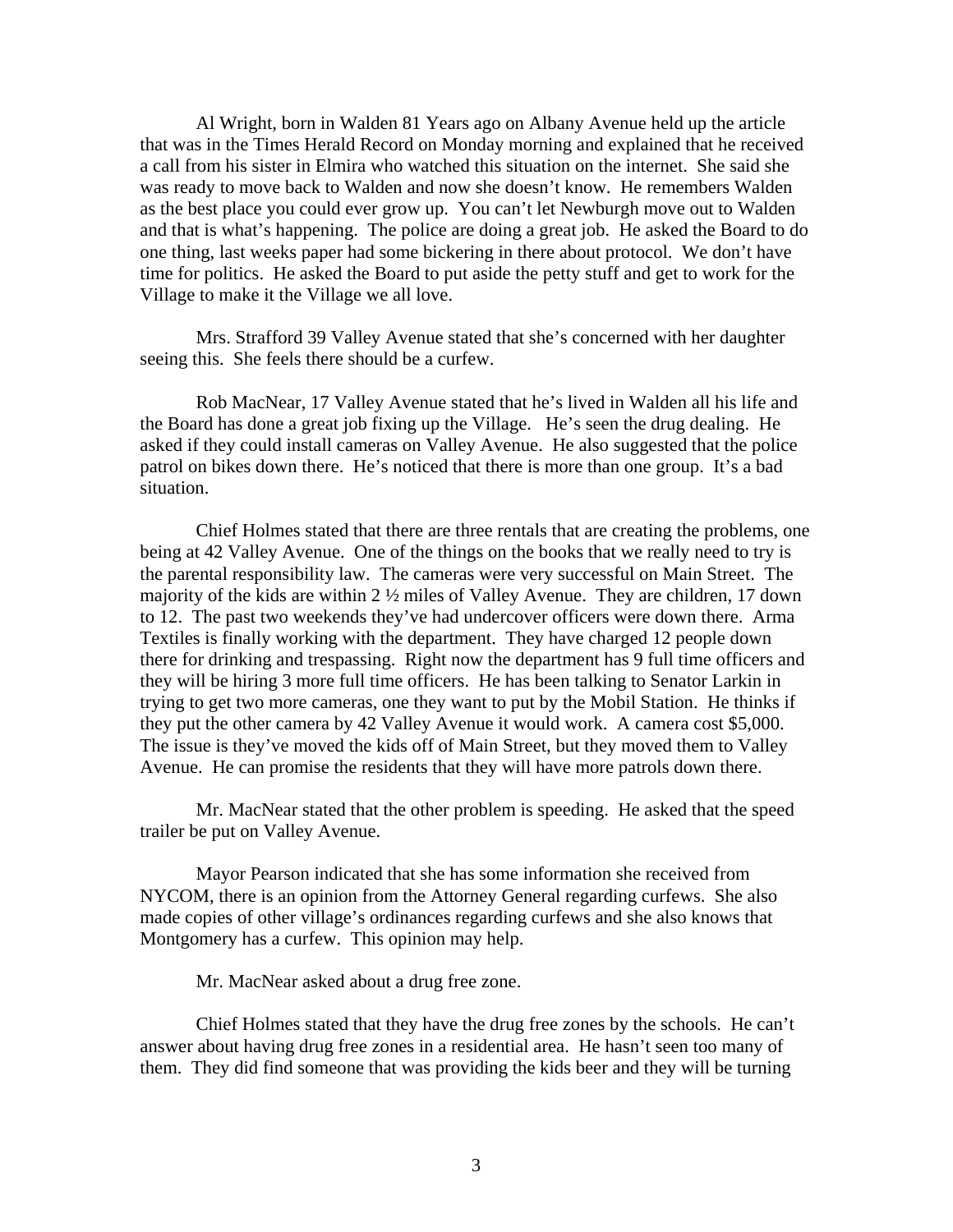themselves in tomorrow. They will be continuing having plain cloths officers down there throughout the summer.

 Terry Soles, 61 Valley Avenue stated that she's lived on Valley Avenue almost 41 years and she's raised her children and 67 foster children and has never had a problem. The cops come and the kids run and as soon as the cops leave they are out again. They curse something terrible.

 Robert Stuardo, 12 Valley Avenue stated that the other day he had to pick up garbage. The kids are very disrespectful.

Mayor Pearson asked about a neighborhood watch.

 Chief Holmes stated that they have their own neighborhood watch. A neighborhood watch gets your street and enacts certain things. They work together and calls the police and that is what they are doing right now.

 Mayor Pearson indicated that she would like the subject of curfews put on the next work session agenda.

 Trustee Keator stated that she would also like parental responsibility put on the agenda too.

Trustee Wynkoop asked the Chief to come to the work session.

 Maria VanLeuven asked the Board to remove or reduce the lien on her taxes for property maintenance in the amount of \$200.

 Manager Politi indicated that Mrs. VanLeuven has been noticed on numerous occasions and Dean has given her warnings and the Village had someone go in and do the work and that is what it cost. The Village has asked that the property maintenance code be enforced and that is what they are doing.

Trustee Keator asked about the car port on Mrs. VanLeuvan's property.

 Manager Politi stated that it took a long time with numerous letters to get it removed.

 Mrs. VanLeuven stated that her son was there shortly next to her business and the inspector told her son it was all right to be there. When she found out it wasn't all right they took it down.

 Trustee Keator moved not to remove or reduce the lien on Mr. VanLeuven's taxes. Seconded by Trustee Wynkoop. All ayes. Motion carried.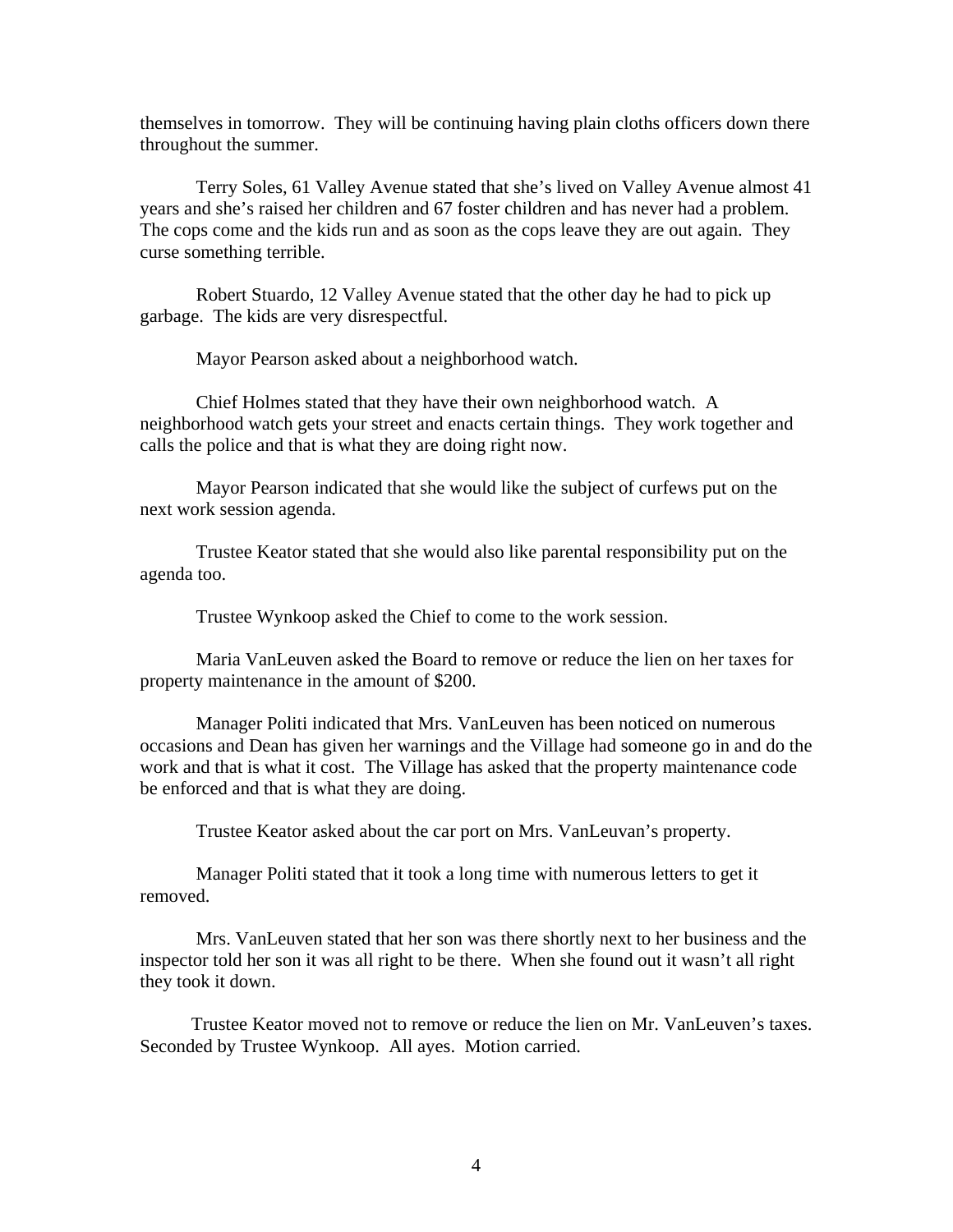Simon Gruber stated that he has spoken to the Mayor and Village Manager about submitting a grant proposal to the Hudson River Estuary Program.

 Manager Politi asked if the Board members received an email regarding the grant proposal.

Mayor Pearson indicated that some did and some didn't.

 Mr. Gruber stated that he is an environmental planning consultant and he is doing work with the county on soil and water management and other water quality issues. He is not here representing the county. He has a concept of doing some training to address a gap in the existing training programs that are being provided by the state. This grant would be submitted by the Village and if awarded the funding would enable development of training.

 Manager Politi explained that the Mayor requested this be brought before the board. There is nothing in the Board's packet.

 Mayor Pearson stated that this came about a week ago and the time frame is short. We are looking at monies for things that would be worth while. There was a mix up with phone calls.

 Mr. Gruber stated that the deadline is the day after tomorrow. It does not require funding from the Village. There is a 25% local match which will be made up with the time of the staff and local officials who participate.

Trustee DeJesus asked why the county isn't doing something county wide.

 Mr. Gruber stated that the amount of money available, \$15,000.00 is not really enough for county wide.

 Trustee DeJesus stated that the problem he has is not with the project or the concept, but the problem he has is this is due in two days. He doesn't see anything in front of him. He can't say go ahead on behalf of the Village when he doesn't have anything in front of him. It is unfair to Mr. Gruber and unfair to this Board.

 The consensus of the Board as to if they want to see the project happen or not happen; Deputy Mayor Matise yes, Trustee DeJesus stated that it's not that he doesn't want to see it happen, the issue is he wants to have the option of having the information in front of him, he's not going to commit money and resources without knowing the credentials of the person, fully, without having the information in front of him and not understanding what the project is going to do and whether the county or town should do the application. Trustee Hurd no, Trustee Wynkoop no, Trustee Norman no, Trustee Keator no.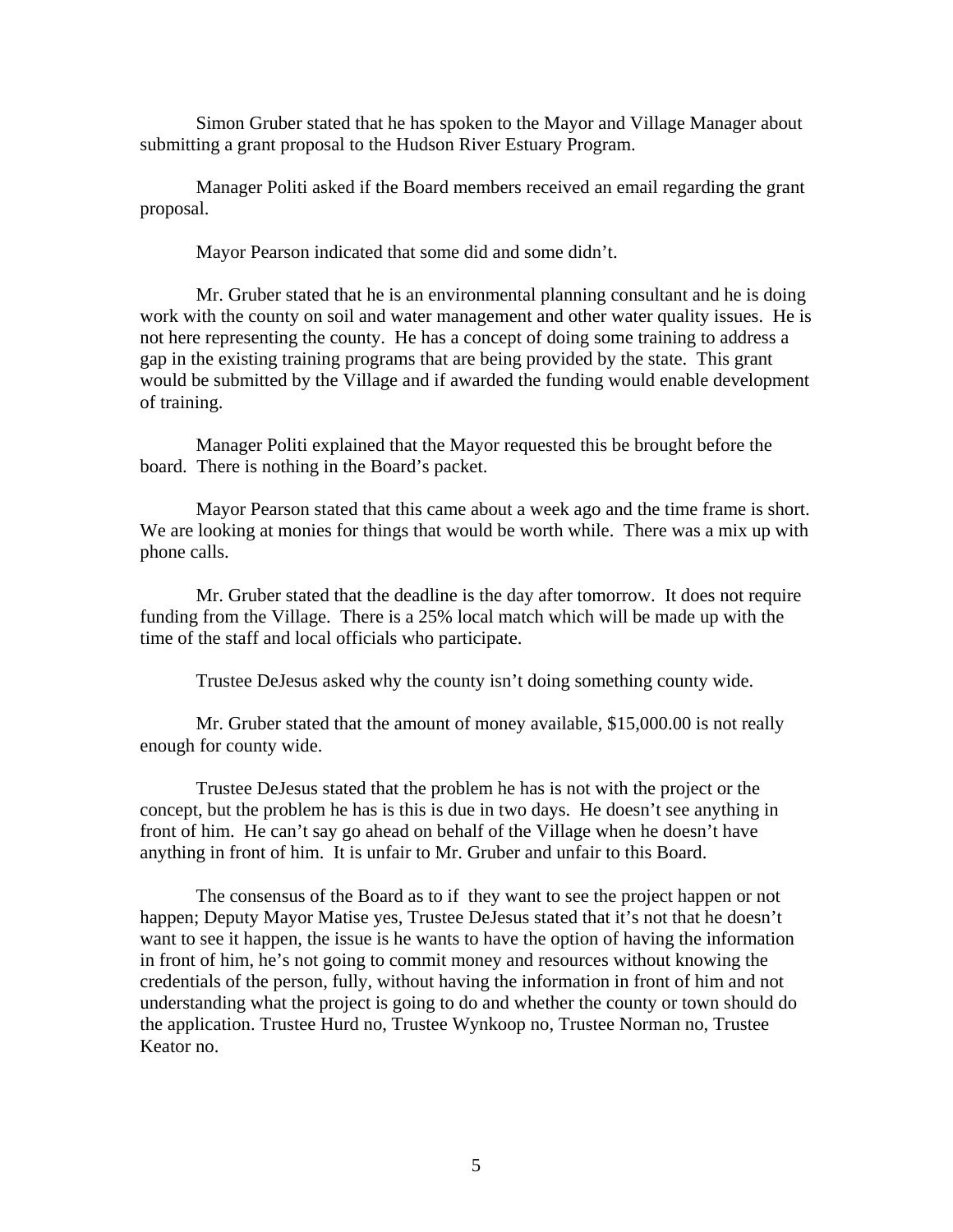Brenda Adams, 31 Valley Avenue stated that there are signs in the Valley Avenue area that need to be put in the right direction so people can see them.

 Ann Ilkiew spoke to the Board regarding the recent legislation that passed for Olley Park to alienate the farm house. She has a petition against the alienation containing over 200 signatures which she will be sending to Governor Pataki.

 Ken Vassalotis, 198 Frey Rd., Pine Bush also spoke on the alienation of the farm house at Olley Park.

 Ruth Gardner, Maybrook stated that she is the liaison for the Walden Senior Citizens and they are looking for a place to hold their meetings that has a kitchen because there is a problem with parking where they have their meetings now.

Ken Rose suggested they approach the ambulance corp.

#### **Audited Bills**

Trustee DeJesus moved to pay the audited bills of June  $28<sup>th</sup>$ , 2005. Seconded by Trustee Wynkoop. All ayes. Motion carried.

### **Olley Park House Grant Resolution**

Suzanne Isakson thanked the Board for the opportunity to approach them regarding pursuing a grant for stabilization of the farm house at Olley Park. She explained the grant to the Board.

Trustee DeJesus moved to adopt Resolution No. 3-05-06, Rehabilitation of the James Olley Park House, (attached). Seconded by Trustee Wynkoop. All ayes. Resolution adopted.

#### **SEQR-Wooster Grove Building Upgrades-Grant**

Deputy Mayor Matise moved to declare the Board of Trustees lead agency and to declare an unlisted action under SEQRA for the Wooster Grove Building Upgrade. Seconded by Trustee Keator. All ayes. Motion carried.

#### **Subordination Agreement – 5 Gladstone Avenue**

Trustee DeJesus moved to approve the subordination agreement for 5 Gladstone Avenue. Seconded by Trustee Norman. All ayes. Motion carried.

#### **Tsechen Kunchab Ling-Buddhist Temple Presentation**

Venerable Lama Kalsang Gyaltsen and Annie Kunga, presented the Board with the plans for the Tsechen Kunchag Ling new temple building on Edmunds Lane.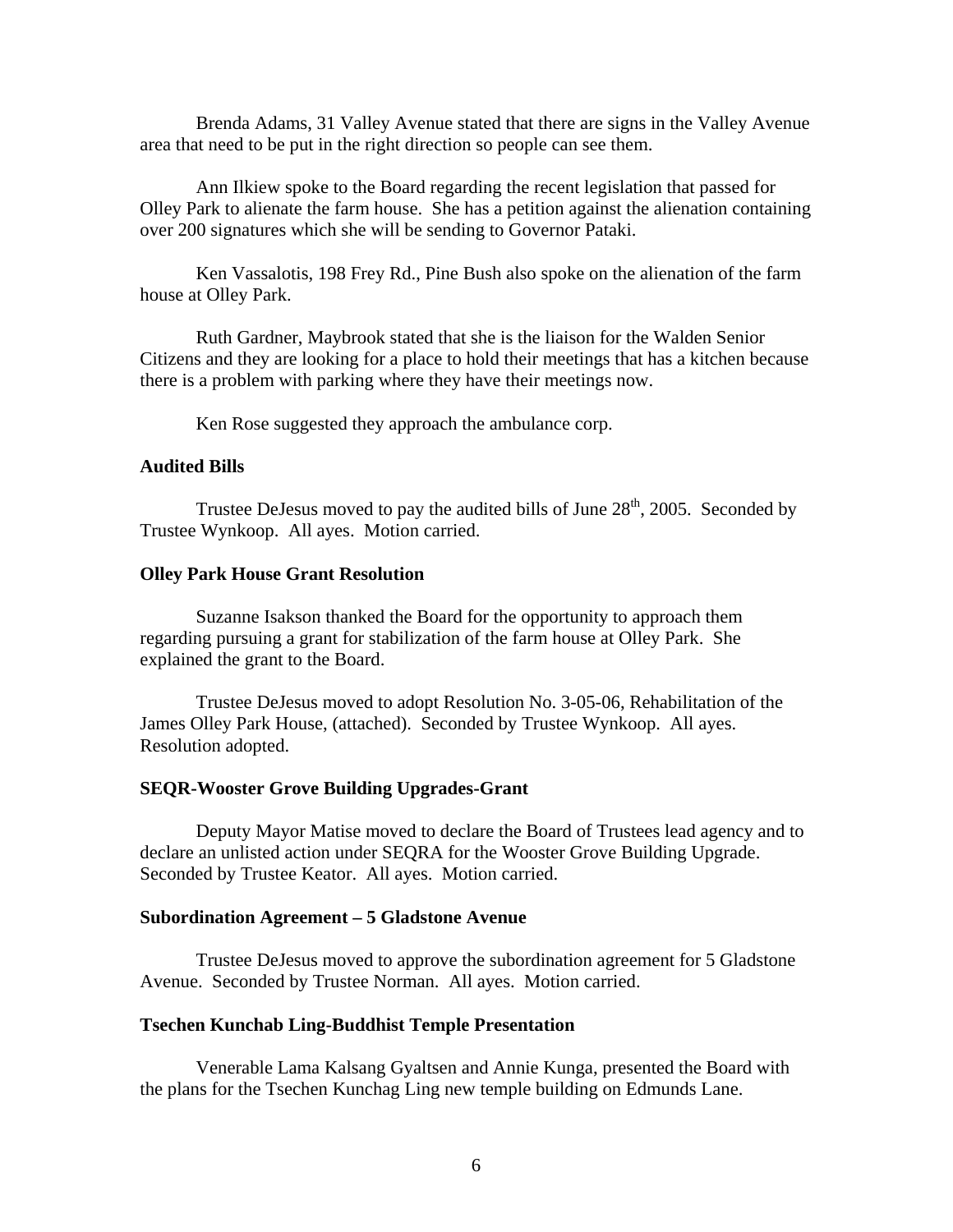### **Housing Rehab Loan Program Guidelines Review**

Manager Politi explained the housing rehab loan program guidelines to the Board.

 Trustee DeJesus stated that he would like the Board to consider possible grants for the entrances to the Village. He asked the Board to review the guidelines and put something together that they can all live with. The other concern is if you have a house that is not owner occupied; loans are not meant for that. Sometimes that is not a bad idea. That also should be looked at.

Manager Politi stated that there should be checks and balances.

 Mayor Pearson stated that she would like to throw in multi family housing inspections.

 Manager Politi indicated that he will get some information and discuss multi family inspections at a work session.

Trustee Keator asked for a better description of Section 8.

It was the consensus of the Board to set a deadline of July  $26<sup>th</sup>$  for the rehab loan guidelines.

 It was also the consensus of the Board to discuss multi family housing inspections and Section 8 housing on July  $12<sup>th</sup>$ .

### **Public Comment on Discussion Items**

There were no comments from the public.

# **Informational & Village Manager's Report**

Manager Politi reported the following:

- Correspondence was sent to Walden Elementary School advising them of the new parking regulations.
- 79-83 W. Main Street has been boarded up.
- The Village did not receive the Small Cities Grant for the trails. There is other possibilities for money.
- Mr. Millspaughs water report was given to the engineer
- Stan Plato, Planning Board Chairman has requested an overview of the off street parking requirements from the Village Engineer
- They are still doing last minute review of the parking law.
- The manager will be meeting with A-Plus Striping on Friday to do Grant Street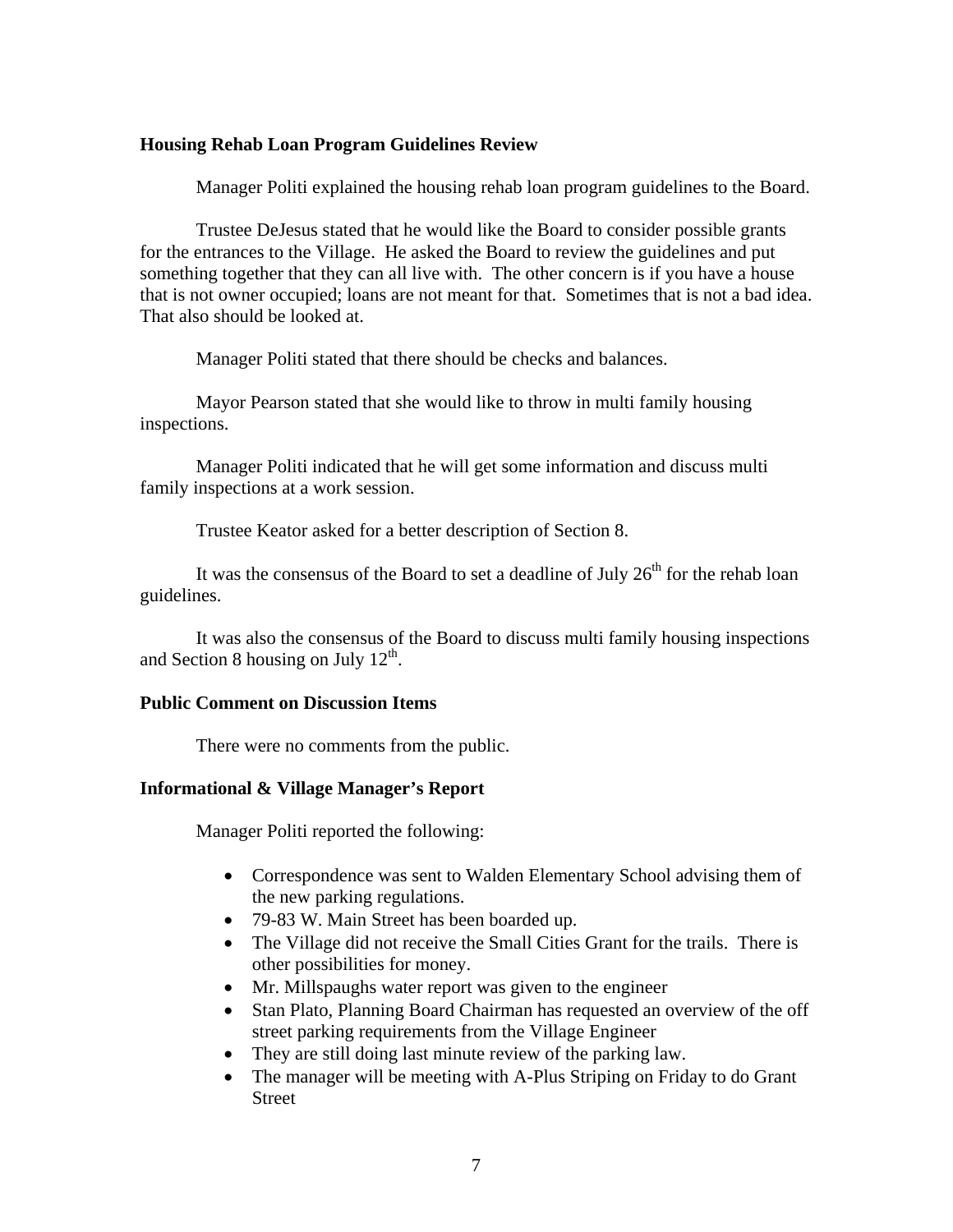- The manager was not able to make the Hudson River Scenic By-Ways meeting. He will look to see if there was anything he can do.
- Department Heads reports are in the Board's packets.

### **Board Comments**

Deputy Mayor Matise advised the Board that on July  $1<sup>st</sup>$ , 2005 there will be a meeting on sustainable Montgomery at 1pm at the Town Hall. The Empire State Games are going to be in the Hudson Valley starting the end of July.

 Trustee DeJesus asked if a letter was sent to the owner of 79-83 W. Main Street and what is the next step.

Manager Politi indicated that the building has been boarded up.

 Trustee Hurd asked the Board to think about the procedure that will help them all, we have action items and we have discussion items and some action items are very simple that don't require a great deal of time and thought, but the nature of the Board is agreement and disagreement and he'd like the Board to think about and discuss that on matters of Village policy or direction on high impact projects that they can appear as discussion items first before they appear as action items. Tonight he felt he didn't have enough time to look at the merits pro and con.

 Trustee DeJesus stated that this also came up a couple years ago regarding things being brought up last minute and they are expected to make a decision. We also need to think in terms of what a work session is and use it as what it's intended for. When they get the agenda they should get the information. Emergencies are different.

 Trustee Wynkoop stated that he was surprised about the article in the Times Herald Record regarding 34 Capron Street. What bothers him is the police were trying to set up something to arrest the drug dealers. They will move somewhere else and keep dealing.

 Trustee Norman stated that she agrees with Trustee Wynkoop regarding the article in the paper. She also thanked Trustee DeJesus for the pamphlet he sent out to the residents. Also, coming out of Olley Park there is a stop sign that is overgrown with weeds and you get see it.

 Trustee Keator stated that in the back of the board's packets every meeting there is a list from the Code Enforcement Officer and contrary to Mrs. VanLeuven she has been on the list several time. She also agrees with the article in the paper, but they shot themselves in the foot. The police had something on going.

Mayor Pearson asked about the top soil that was purchased.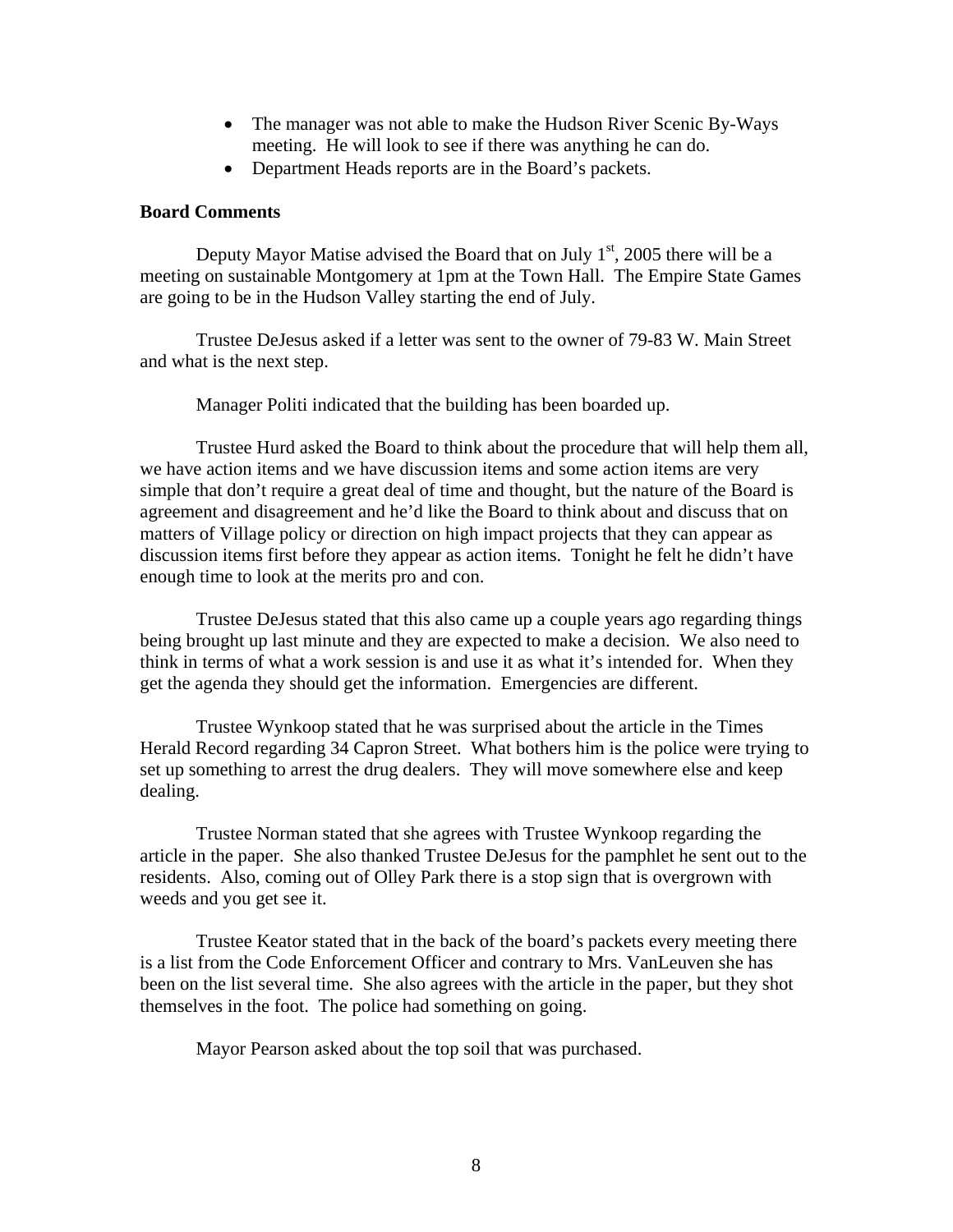Manager Politi stated that it will be used where the Village replaced curbs on Highland Avenue, Sadlier Place and Wileman Avenue to fill them in.

 Mayor Pearson stated that she received a letter from the Knights of Columbus stating that on Saturday, July  $9<sup>th</sup>$  at 5pm at the Church of the Assumption in Maybrook they will host the first blue mass for residents that actively serve our community and everyone is invited. She also asked if the no trespassing signs are to be removed at Olley Park.

Manager Politi indicated that they were to come down.

 Mayor Pearson asked if the fire escape in the back of the Municipal Building was still being worked on.

Manager Politi stated that it's still being painted.

 Mayor Pearson asked what happened at 49 Main Street, sewer pumping out that we paid for.

Manager Politi stated that he will let her know.

 Mayor Pearson asked if the Village has gotten any responses on the MEO position that is available.

 Manager Politi stated that they have gotten quite a few responses and he's reviewing them.

 Mayor Pearson stated that that she spoke to the Building Inspector regarding the trees that were cut down on First Street. She would like to see meetings with the developers happen before they start site clearing.

 Mayor Pearson asked about the cleaning of the Municipal Building, This needs to be addressed. She would like to know what the cleaning procedure is. This building needs a lot of work.

 Trustee Norman stated that she would like to meet with the Manager and start doing pictures.

Trustee DeJesus stated that he would like to see the roll of honor hung up.

 Mayor Pearson stated that she's had comments on the front of the building. The main entrance should be where the steps come up and its not being utilized the way it should be. It can be locked at night.